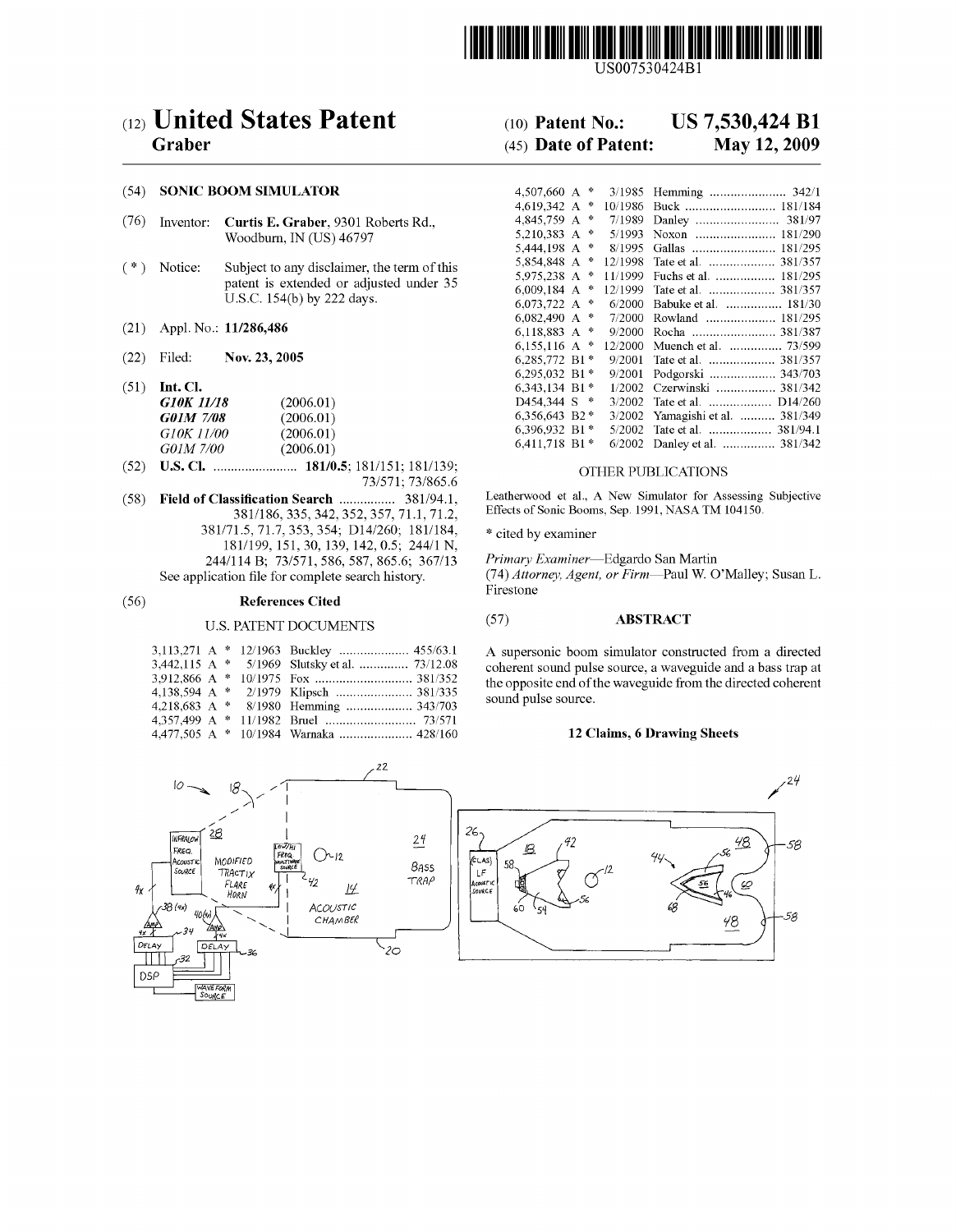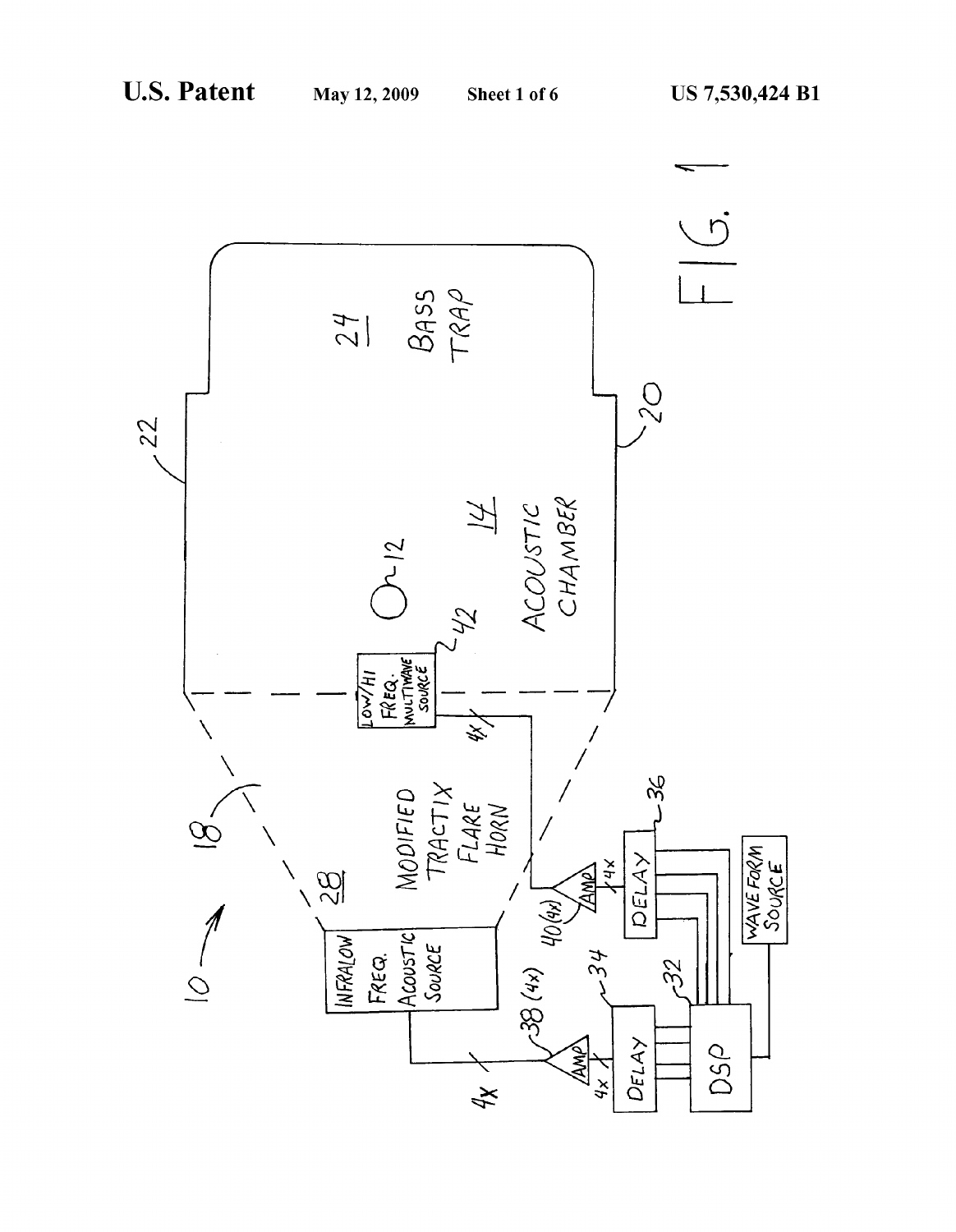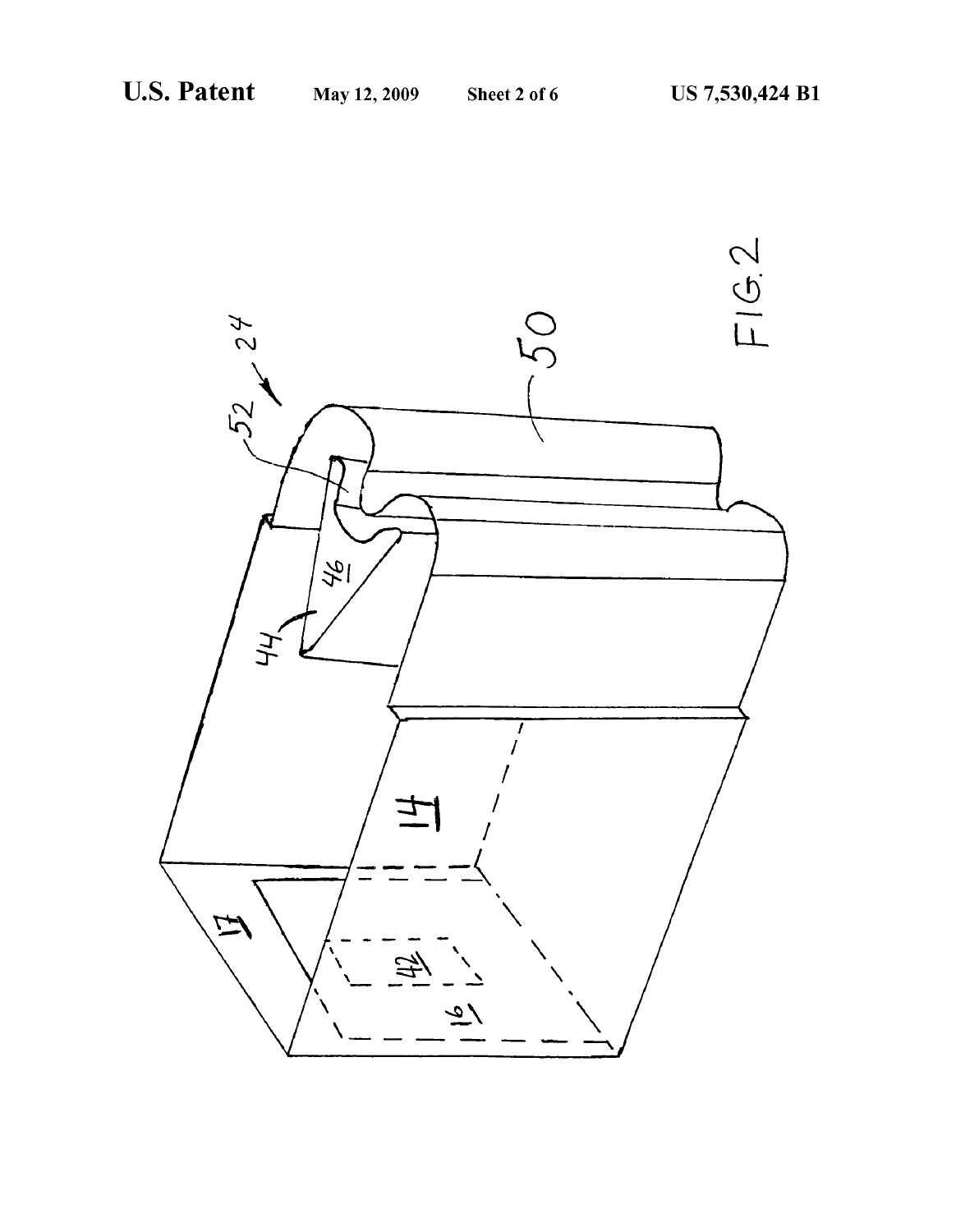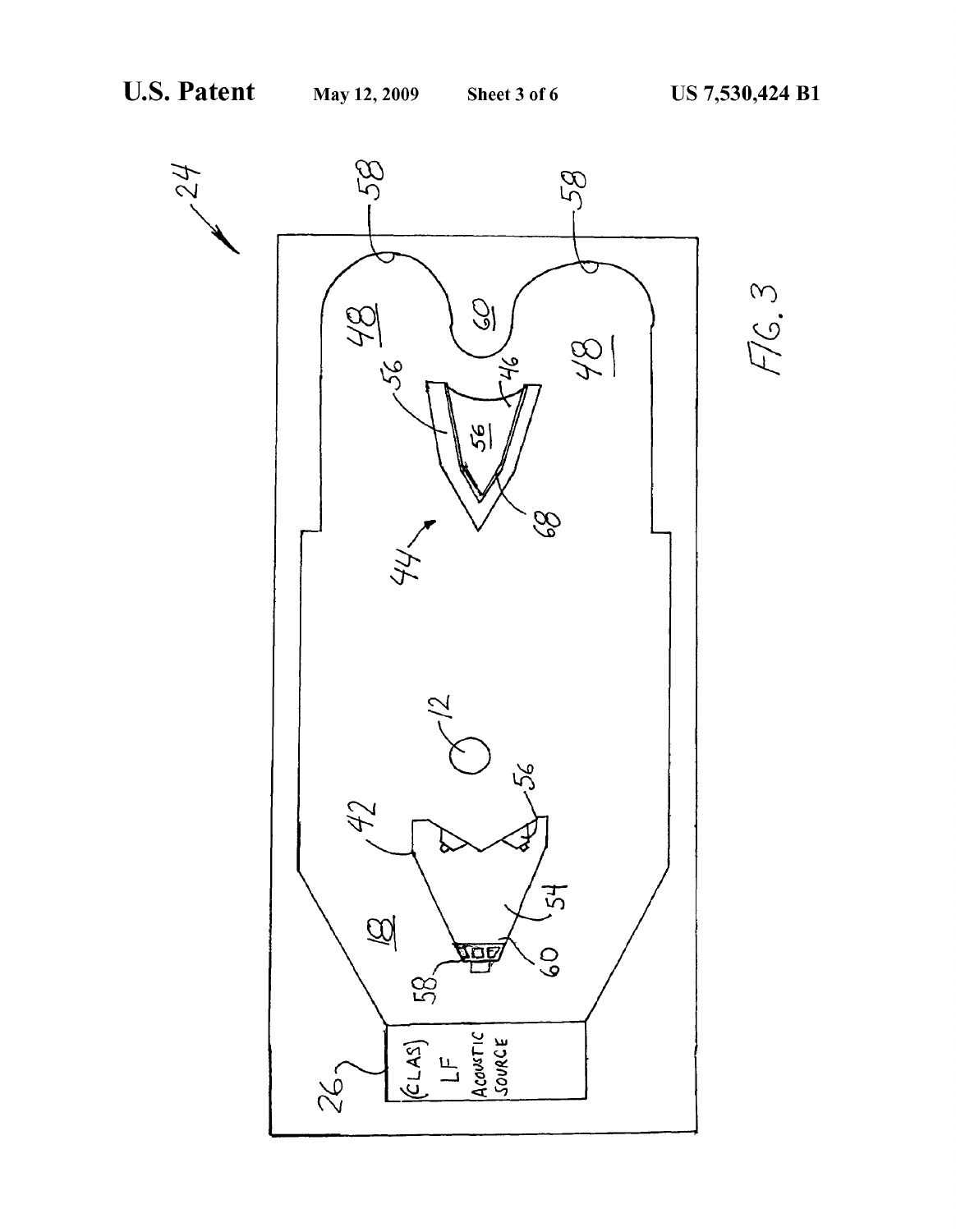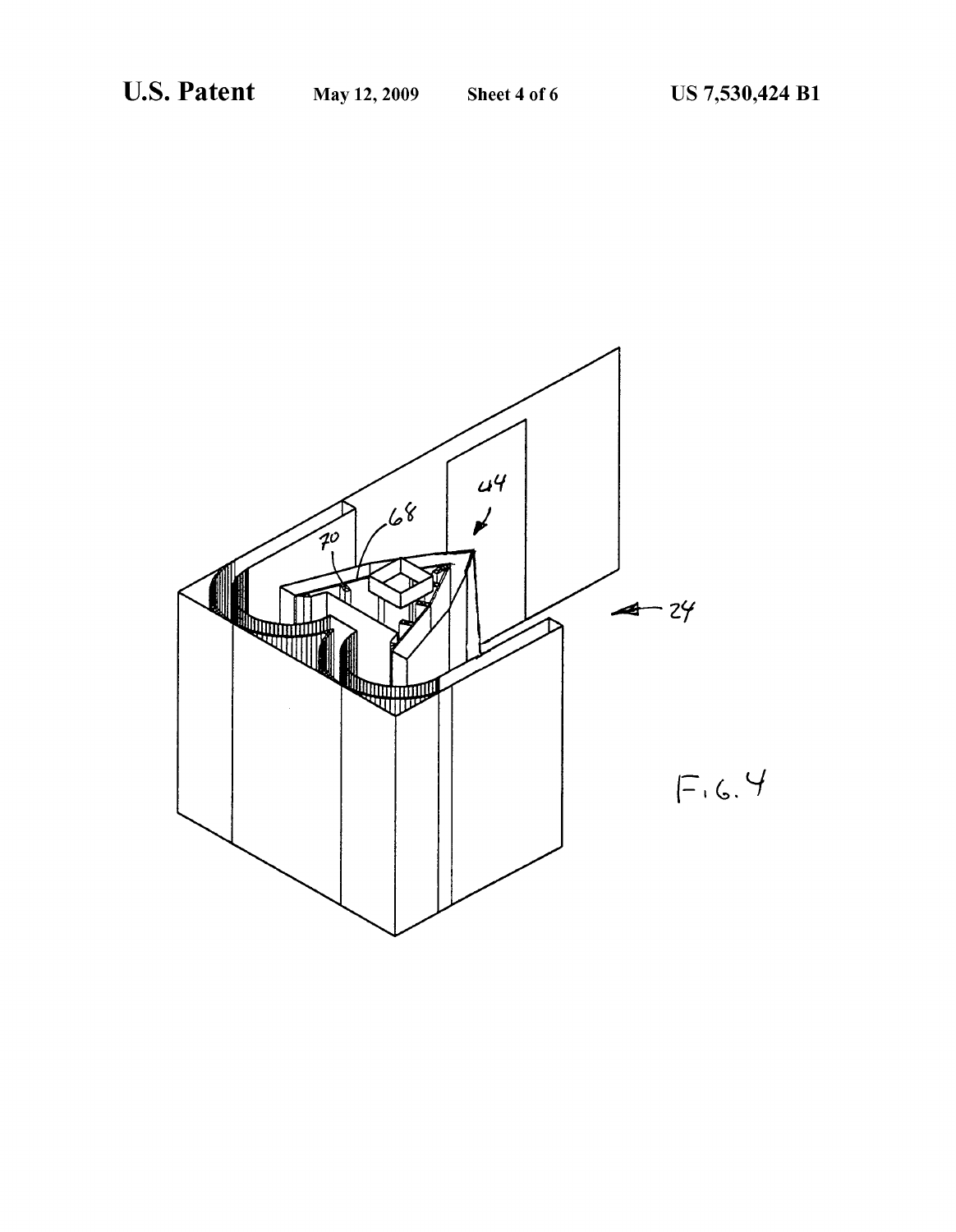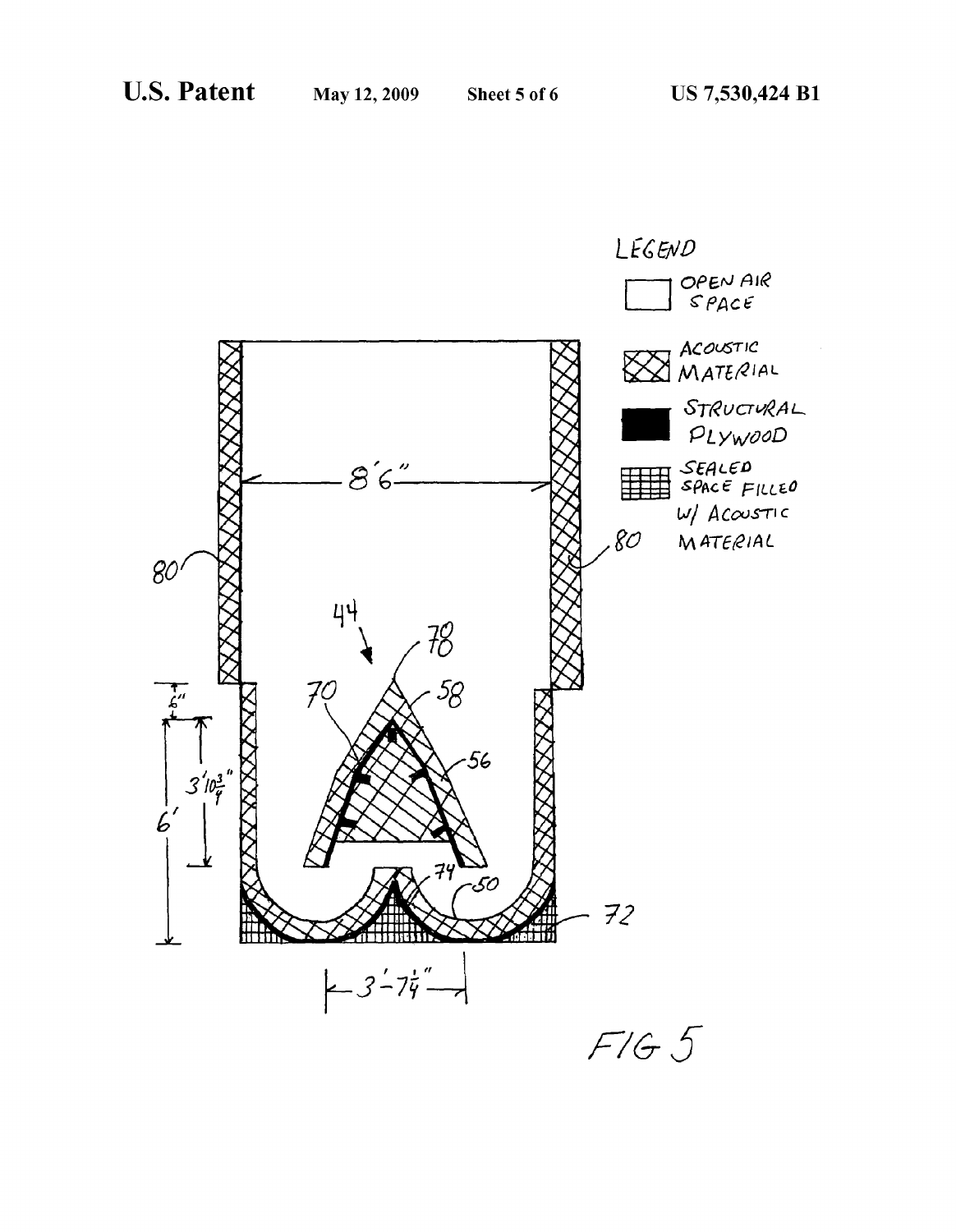

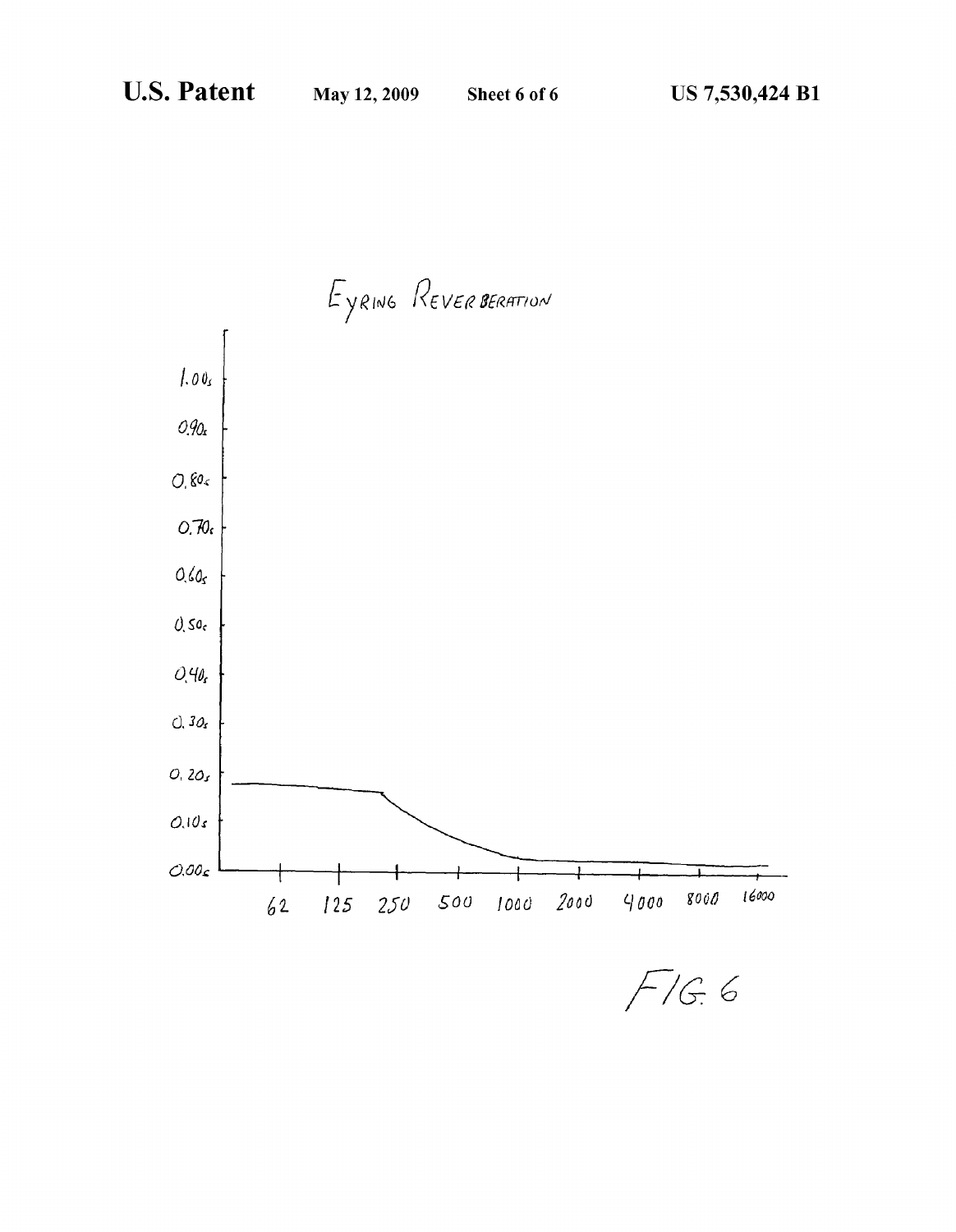10

15

45

50

65

# SONIC BOOM SIMULATOR

## BACKGROUND OF THE INVENTION

1. Technical Field

The invention relates to a simulator for generating realistic simulations of acoustic signatures for sounds, particularly sonic booms, as perceived by a person on the ground.

2. Description of the Problem

The sonic boom generated by an aircraft flying at supersonic speeds has proven a major impediment in enhancing air travel. With the de minimus exception of the Concorde, and the briefly proposed Boeing "Sonic Cruiser", essentially all increases in air speed in civil aviation occurred between 1903 and the introduction in the early 1960's of the Convair 990. For over forty years there has been little increase in the cruis ing speed of civil airliners and business aircraft.

The sonic boom undermined much of the economics of supersonic travel. Sonic booms proved damaging and annoy-  $_{20}$ ing, which resulted in supersonic flight over land areas being banned. With supersonic flight limited to overwater flights, the market for such aircraft was both limited, and aircraft developed for such operations could not be economically redirected to overland use where their supersonic capabilities 25<br>were of little use.

Eliminating the ill effects of the sonic boom would be facilitated by better understanding of the effects of sonic booms. Some of those effects are perceptual, that is, sonic booms are undesirable over populated areas simply because 30 people do not like them. To better study perceptual issues a realistic sonic boom simulator is necessary.

The National Aeronautics and Space Administration has long recognized the need for sonic boom research and has built the Sonic Boom Simulator at the Langley Research <sup>35</sup> Center in Hampton, Va. The Langley Sonic Boom Simulator is a person-rated, airtight, loudspeaker driven booth capable of accurately reproducing user-specified Sonic boom wave forms at peak sound pressure levels up to approximately 138  $dB$ . Input waveforms are distorted to compensate for nonuni- $40$ formities in the frequency response characteristics of the booth and sound reproduction system.

The Small size, and air tight features of the Langley facility underlie some of that facility's limitations. The facility takes a very direct approach in attempting to reproduce the sound of a sonic boom. The chamber is air tight and has rigid walls to support the low frequencies present in a sonic boom (i.e. to contain the slow pressure rise portion of the boom). However, most people experience a Sonic boom under near free field conditions, which a small air tight chamber cannot replicate.<br>NASA viewed sonic boom simulators as having inherently non-uniform frequency responses due to enclosure of the air space. The answer was to use complex computer algorithms to adjust components of the sound spectrum.

## SUMMARY OF THE INVENTION

According to the invention a Sonic boom simulator  $n_{\text{c}}$  and  $n_{\text{c}}$  are acoustic broad band coherent pulse  $\epsilon_{60}$ source, a bass trap open to and spaced from the directed acoustic broad band coherent pulse source, and a wave guide connecting the directed acoustic broad band coherent pulse source which admits a subject. The entire arrangement is road transportable.

Additional effects, features and advantages will be appar ent in the written description that follows.

## BRIEF DESCRIPTION OF THE DRAWINGS

The novel features believed characteristic of the invention are set forth in the appended claims. The invention itself however, as well as a preferred mode of use, further objects and advantages thereof, will best be understood by reference to the following detailed description of an illustrative embodiment when read in conjunction with the accompanying drawings, wherein:

FIG. 1 is a schematic view of the sonic boom simulator according to a preferred embodiment of the invention.

FIG. 2 is a perspective view of the sonic boom simulator acoustic chamber.

FIG. 3 is a cross sectional view of the acoustic chamber of FIG. 2.

FIG. 4 is a partial perspective of a bass trap particularly illustrating construction details of the bass trap.

FIG. 5 is a cross section of the bass trap.

FIG. 6 is a graph of reverberation time in the acoustic chamber of FIG. 2.

## DETAILED DESCRIPTION OF THE INVENTION

Referring now to FIG. 1, a sonic boom or acoustic event simulator 10 is illustrated schematically. Acoustic event simulator 10 produces a realistic simulation of a sonic boom for a human subject 12 located inside an acoustic chamber 14. Acoustic chamber 14 is defined by a mouth 16 from a horn 18, side walls 20, 22, a floor and a ceiling (not shown) and a bass trap 24 opposite horn mouth 16. Acoustic chamber 14 can be viewed as a wave guide between mouth 16 and bass trap 24. Side walls 20, 22, the floor and the ceiling are lined with sound attenuating material. Acoustic chamber 14 is a near free field environment and may be considered semi-anechoic<br>based on its reverberation times (shown in FIG. 6). A perception of directionality of sound, including such reverberation as occurs is preserved. Details of the side wall construction (which also apply to floors and ceilings) are described below.

55 series of loudspeaker arrays manufactured by Renkus-Heinz, Sound energy is introduced to acoustic chamber 14 from two sources. One source is an infra to low frequency loud speaker system (IF acoustic source 26), which is located at the throat 28 of the flare horn 28. While flare horn 18 is preferably a modified tractix flare, other flare configurations (e.g. hyper bolic) may be used. IF acoustic source 26 is preferably a cascaded linear array of subwoofers such as described in copending patent application Ser. No. 10/649,040, filed 27 Aug. 2003 (and published as United States Patent Application incorporated herein in its entirety. This system provides high acoustic energy conversion in a small footprint package pre serving portability. The second acoustic source is a low to high frequency multi-wave high coherent source (indicated as MF acoustic source 42) and is exemplified by the ST/STX Inc., 19201 Cook Street, Foothill Ranch, Calif. The low to high frequency source 42 is located in the mouth 16 of the flare horn 18 and is oriented to direct sound out into the acoustic chamber 14.

Juxtaposed from the mouth 16 across the acoustic chamber 14 is a bass trap 24, the details of the construction of which are illustrated below. Bass trap 24 functions as an energy trap and dampening element important in providing a near, but not perfect, free field audio environment of acoustic chamber 14. The audio environment most closely resembles an outdoor environment, with a single boundary layer and minimal obstructions.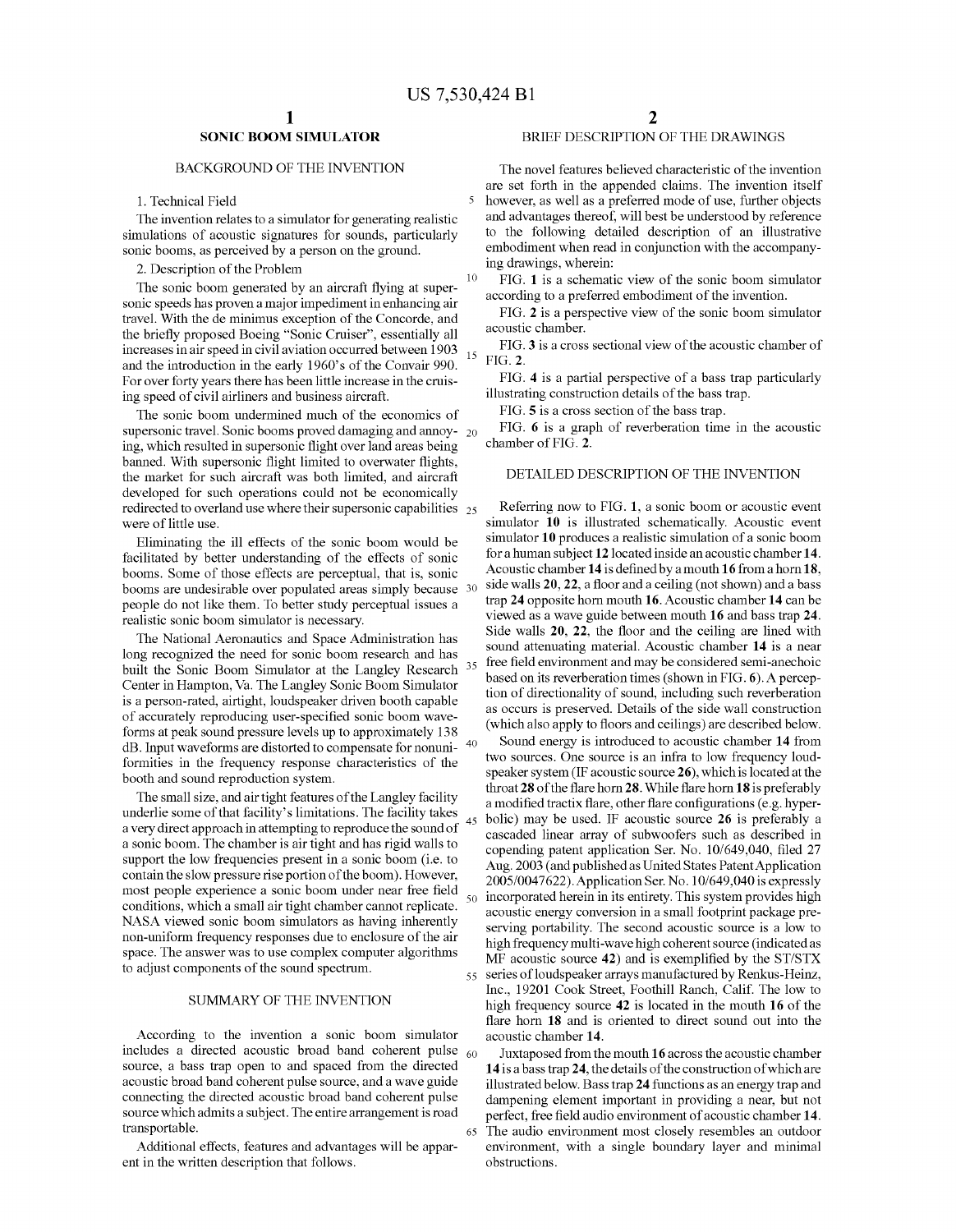10

All transducers require a wave form input and accordingly a waveform source 30 is provided. Conventionally, the wave form for simulating a sonic boom should include components to reproduce the characteristic N-wave representing alternat ing compression and expansion of air where a shock wave 5 intersects the ground. Subject 12 is typically positioned seated forward from the mouth 16, about a foot from audio source 42, with his back to the mouth. Obviously the subject's distance to each transducer, requiring timing of the application of the wave form to each transducer to be varied to account for the expected distance of the transducer from the subject. The response time characteristics of the transducer at the frequencies applied to the transducer also vary. Acoustic chamber 14 retains just enough reverberation, which differs by frequency (see FIG. 6), to produce a realistic ring down 15 from the simulated boom, reflecting the fact that a ground based observer is not in a pure free field environment. No ring down waveform is required from waveform source 30.

Allocation of the frequency spectrum for a sonic boom waveform and application of the appropriate delay to each 20 channel is conventionally handled by a programmed digital signal processor 32 and delay lines 34, 36. Pre-amplification is provided to the signals by amplifiers  $38, 40$ . It may be noted that the IF acoustic source 26 operates to sum outputs from four transducers which are staged along a horn and different 25 delays apply to each transducer to generate a coherent pulse upon summing. Otherwise, little modification of an input sonic boom waveform is required to accommodate the listening space.

Referring to FIG. 2, some details of the configuration of 30 acoustic chamber 14 and bass trap 24 are illustrated. Along a forward wall 17 from acoustic chamber 14 are depicted the outlines of the mouth 16 of horn 18 and of the face of MF acoustic source 42. Both horn 18 and MF acoustic source 42 direct sound directly into bass trap 24. Bass trap 24 itself 35 comprises a serpentine path 48 defined between a multi curved back wall 50 and a wedge 44. The serpentine path 48 focuses sound energy into the back of wedge 44, which is filled with a sound dampening material 46. Thus bass trap 24 functions to deaden sound. Wedge 44 is oriented to present a 40 pointed end toward the sound sources, and to flair outwardly side to side in the direction of the back wall 50. A back face 52 of the wedge 44 may conform to the contour of the back wall SO.

path 48 and configuration of wedge 48 are the only ones which will function effectively as a bass trap 48. What is known from empirical evaluation is that a configuration which produces a substantially even distribution of sound energy inroughout the acoustic chamber 14 and in the bass 50 trap 24 is the most effective. It is not conclusively known if the shape of the serpentine 45

Referring to FIG. 3, additional details of sonic boom simulator 10 are shown in a cross sectional view. MF acoustic source includes a plurality of transducers 56, 58, covering a broad frequency range. The lower frequency transducer 58 is 55 located at the throat 60 of a horn 54. Higher frequency trans ducers 56 are disposed in partial opposition above and below (not shown) the mouth of horn 54. Wedge 44 sits forward from wall 50, which defines two half cylinders 58 and a central column **ou**, which is centered behind wedge 44. The 60 half cylinders 58 focus sound energy into the triangular sec tion 56, which operates as do cones in an anechoic room to cancel sound waves through interference. Wedge 44 is built on plywood walls 68, the exterior faces of which are covered with a sound deadening layer 56. The interior gap 56 is advantageously filled with a sound deadening material 46. FIG. 4 shows more detail of one embodiment of the bass trap 65

24. Wall 68 may be supported internally by braces 70, if necessary. The entire sonic boom simulator 10 may be housed within a towable trailer 100.

FIG. 5 illustrates detail of the construction of the acoustic chamber 14 and bass trap 24. The acoustic chamber 14 has a nearly square cross section, side to side and top to bottom, of 8 and one half feet. Its length is not critical, but should comfortably admit a human subject. The walls, as well as the roof and floor of the acoustic chamber 14 are made of an acoustic material, limiting reflection, but primarily to contain sound energy. Z-beam stringers 80 may be used as supports between inner and outer walls which define the sides of the acoustic chamber 14. The opening to bass trap 24 is defined by a slightly narrowed side to side width as against the acous tic chamber 14. Wedge 44 has its apex 78 oriented into the acoustic chamber 14 and the wedge widens toward the back wall 50. Back wall 50, with supporting wall 74, are con structed basically on two half cylinders as already described. Two layers of acoustic material are provided, the rear most layer being in a sealed space. Wedge 44 comprises two ply wood walls 58, which give the wedge its characteristic shape, and which define a sound killing trap. The shape and dimen sions of acoustic chamber 14 are chosen to produce wave guide transmission characteristics which deliver the maxi mum energy into the trap and to retain the sound energy there.<br>Ray trace modeling was done as an empirical basis for adjusting wedge 44 configuration. Any change to acoustic chamber 14 or change in position of the sound sources, could require reoptimization of wedge 44. Acoustic material advanta-<br>geously fills the gap between the plywood walls. The bass trap 24 is about seven feet in depth, with the wedge 44 extending from a point centered in the opening of the bass trap onto the acoustic chamber 14 about four feet into the trap. Wedge 44 extends from top to bottom of the opening, exhibits the same horizontal cross sectional shape from top to bottom and expands to a width of about four feet at its deepest point in the bass trap 44.

In FIG. 6 it may be seen that reverberation time in the acoustic chamber 14 is essentially level at 0.16 seconds from 100 Hz to 250 Hz, after which it tapers off parabolically to a lower limit of about 0.04 seconds for higher frequencies.

The invention provides a realistic sounding simulation of a sonic boom, which, advantageously, is constructed of light weight materials allowing the entire facility to be fitted to a trailer.

While the invention is shown in only one of its forms, it is not thus limited but is susceptible to various changes and modifications without departing from the spirit and scope of the invention.

What is claimed is:

1. An acoustic event simulator, comprising:

an acoustic waveguide having first and second ends and exhibiting a substantially constant cross-sectional profile along its length;

an infra to low frequency sound source:

- a horn for coupling sound emitted from the infra to low frequency sound source into one end of the acoustic waveguide, the horn having a mouth substantially cor responding to the cross sectional profile of the waveguide;
- a low to high frequency coherent sound source located in the mouth of the horn;
- a bass trap terminating the acoustic waveguide at an end of ing low frequency sound in the acoustic waveguide